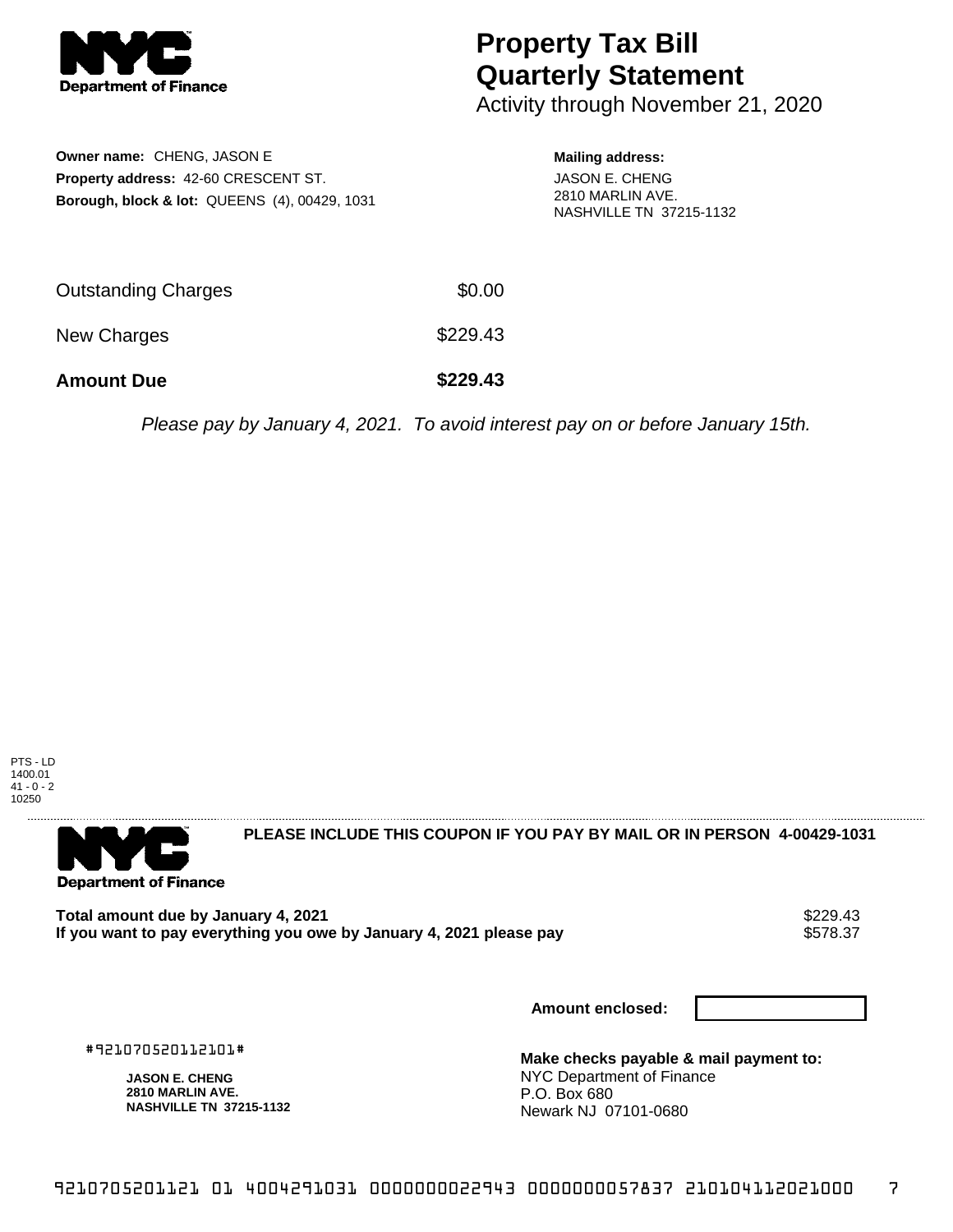

| <b>Billing Summary</b>                                                     | <b>Activity Date Due Date</b> |                     | Amount       |
|----------------------------------------------------------------------------|-------------------------------|---------------------|--------------|
| Outstanding charges including interest and payments                        |                               |                     | \$0.00       |
| <b>Finance-Property Tax</b>                                                |                               | 01/01/2021          | \$362.09     |
| <b>Adopted Tax Rate</b>                                                    |                               |                     | $$-11.96$    |
| Payment                                                                    | 11/02/2020                    |                     | $$-120.70$   |
| <b>Total amount due</b>                                                    |                               |                     | \$229.43     |
| <b>Tax Year Charges Remaining</b>                                          | <b>Activity Date</b>          | <b>Due Date</b>     | Amount       |
| Finance-Property Tax                                                       |                               | 04/01/2021          | \$362.09     |
| Adopted Tax Rate                                                           |                               |                     | $$-11.96$    |
| Total tax year charges remaining                                           |                               |                     | \$350.13     |
| If you want to pay everything you owe by January 4, 2021 please pay        | \$578.37                      |                     |              |
| If you pay everything you owe by January 4, 2021, you would save:          | \$1.19                        |                     |              |
| How We Calculated Your Property Tax For July 1, 2020 Through June 30, 2021 |                               |                     |              |
|                                                                            |                               | <b>Overall</b>      |              |
| Tax class 2 - Residential More Than 10 Units                               |                               | <b>Tax Rate</b>     |              |
| Original tax rate billed                                                   |                               | 12.4730%            |              |
| New Tax rate                                                               |                               | 12.2670%            |              |
| <b>Estimated Market Value \$271,967</b>                                    |                               |                     |              |
|                                                                            |                               |                     | <b>Taxes</b> |
| <b>Billable Assessed Value</b>                                             |                               | \$104,286           |              |
| 421a                                                                       |                               | $-92,674.00$        |              |
| <b>Taxable Value</b>                                                       |                               | \$11,612 x 12.2670% |              |
| <b>Tax Before Abatements and STAR</b>                                      |                               | \$1,424.44          | \$1,424.44   |
| Annual property tax                                                        |                               |                     | \$1,424.44   |
| Original property tax billed in June 2020                                  |                               |                     | \$1,448.36   |
| <b>Change In Property Tax Bill Based On New Tax Rate</b>                   |                               |                     | $$-23.92$    |

**NEW LAW:** To learn about Local Law 147, which requires residential buildings with three or more units to create a policy on smoking and share it with current and prospective tenants, visit www.nyc.gov/health/tobaccocontrol.

## **Home banking payment instructions:**

- 1. **Log** into your bank or online bill pay website.
- 2. **Add** the new payee: NYC DOF Property Tax. Enter your account number, which is your boro, block and lot, as it appears here: 4-00429-1031 . You may also need to enter the address for the Department of Finance. The address is P.O. Box 680, Newark NJ 07101-0680.
- 3. **Schedule** your online payment using your checking or savings account.

## **Did Your Mailing Address Change?** If so, please visit us at **nyc.gov/changemailingaddress** or call **311.**

When you provide a check as payment, you authorize us either to use information from your check to make a one-time electronic fund transfer from your account or to process the payment as a check transaction.